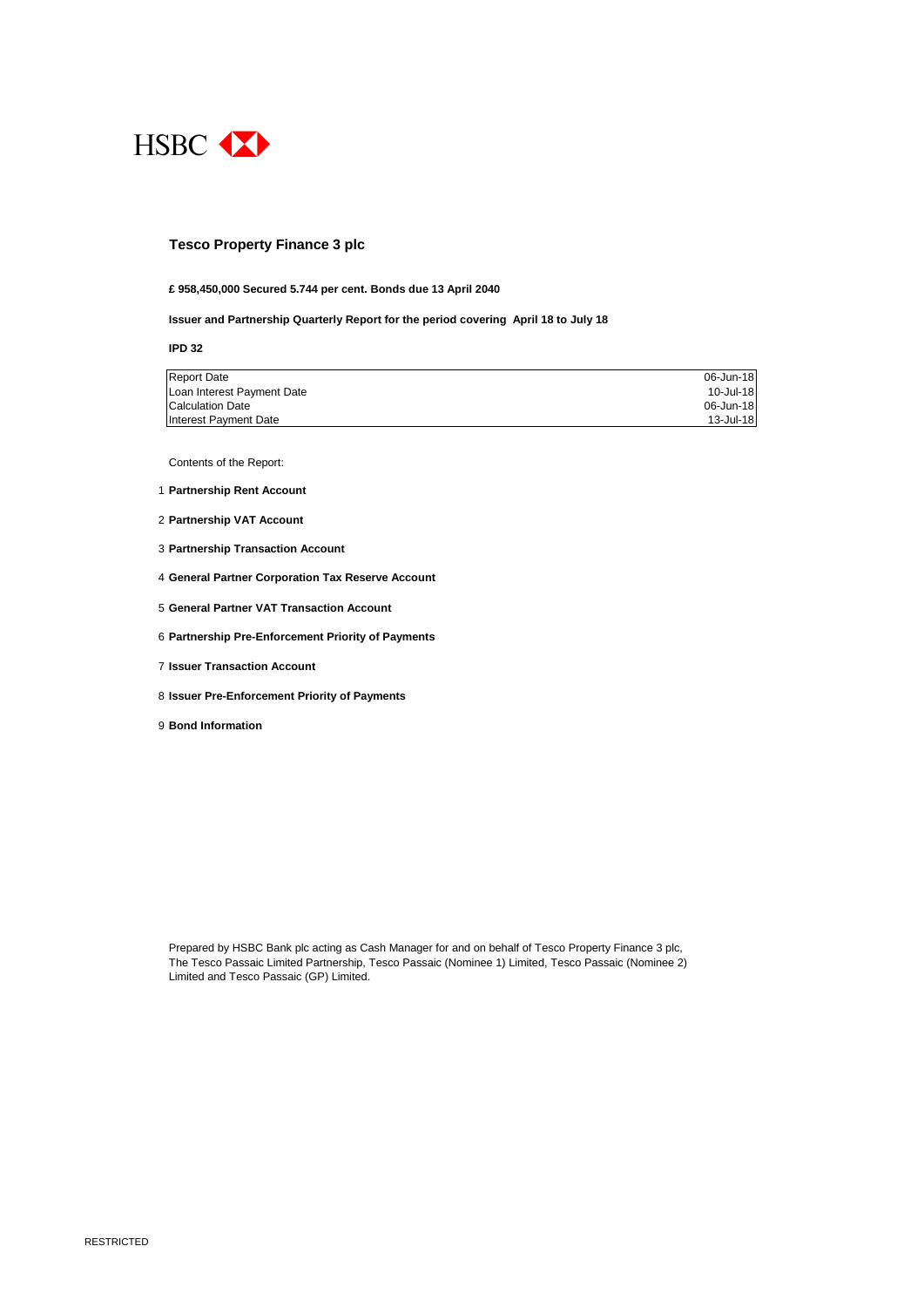|             | 1. Partnership Rent Account |  |                  |
|-------------|-----------------------------|--|------------------|
|             |                             |  |                  |
|             | Opening Balance             |  | 5,000.00 CR      |
| <b>DATE</b> | <b>ENTRY DETAILS</b>        |  | AMOUNT (£) CR/DR |
| 21-Jun-18   | <b>Tesco Store</b>          |  | 15,381,456.77 CR |
| 10-Jul-18   | Partnership Transaction Ac. |  | 15,381,456.77 DR |
|             |                             |  |                  |
|             |                             |  |                  |
|             | <b>Closing Balance</b>      |  | 5,000.00 CR      |
|             |                             |  |                  |

## **2. Partnership VAT Account**

|                        | Opening Balance            | 3,147,288.45 CR                    |
|------------------------|----------------------------|------------------------------------|
| DATE                   | <b>ENTRY DETAILS</b>       | AMOUNT (£) CR/DR                   |
| 27-Apr-18<br>21-Jun-18 | VAT Funding<br>VAT Funding | 2,959,226.45 DR<br>3,076,291.36 CR |
|                        | <b>Closing Balance</b>     | 3,264,353.36 CR                    |

|                        | Opening Balance                                                 | 499,970.75 CR    |           |
|------------------------|-----------------------------------------------------------------|------------------|-----------|
| <b>DATE</b>            | <b>ENTRY DETAILS</b>                                            | AMOUNT (£) CR/DR |           |
| 06-Jul-18<br>10-Jul-18 | <b>Credit Interest</b><br>Transfer from Partnership VAT Account | 2,007.00 CR      | <b>CR</b> |
| 10-Jul-18              | <b>Transfer from Rent</b>                                       | 15,381,456.77 CR |           |
| 10-Jul-18              | <b>Trustee Fee</b>                                              | 1,500.00 DR      |           |
| 10-Jul-18              | Ongoing Fee                                                     | 8,450.00 DR      |           |
| 10-Jul-18              | Expenses                                                        | 20,151.09 DR     |           |
| 10-Jul-18              | Partnership Swap payment                                        | 626,668.38 DR    |           |
| 10-Jul-18              | Partnership Debt                                                | 14,456,591.26 DR |           |
| 10-Jul-18              | Spenhill                                                        | 207,897.74 DR    |           |
| 10-Jul-18              | Partnership Distribution Ac.                                    | 62,176.05 DR     |           |
|                        | <b>Closing Balance</b>                                          | 500,000.00 CR    |           |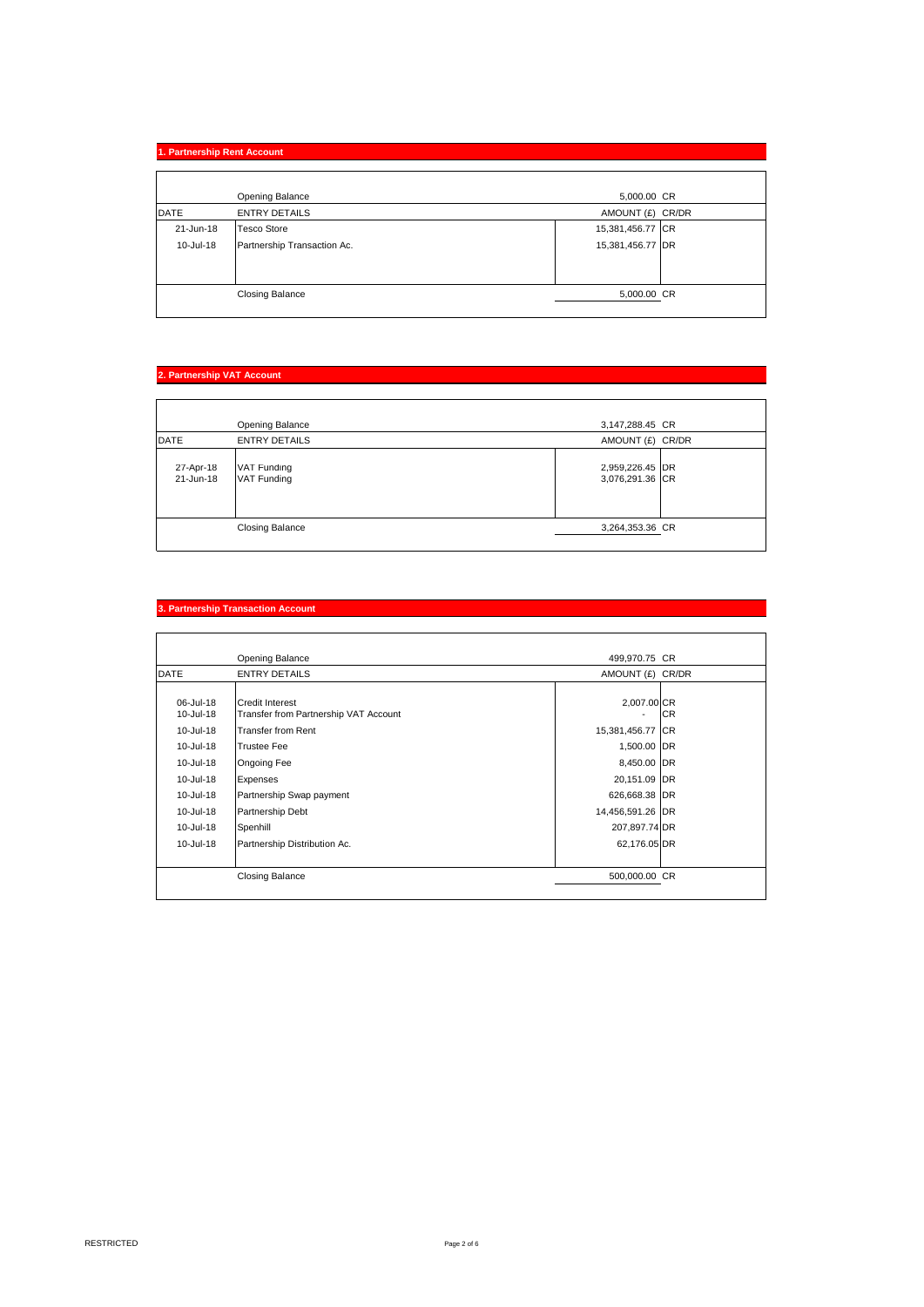## **4. General Partner Corporation Tax Reserve Account**

|             | Opening Balance        | CR<br>$\overline{\phantom{a}}$ |
|-------------|------------------------|--------------------------------|
| <b>DATE</b> | <b>ENTRY DETAILS</b>   | AMOUNT (£) CR/DR               |
|             |                        |                                |
|             |                        |                                |
|             | <b>Closing Balance</b> | <b>CR</b><br>٠                 |

## **5. General Partner VAT Transaction Account**

|           | Opening Balance        | 165,135.59 CR    |  |
|-----------|------------------------|------------------|--|
| DATE      | <b>ENTRY DETAILS</b>   | AMOUNT (£) CR/DR |  |
| 09-Jul-18 | <b>Credit Interest</b> | 61.75 CR         |  |
|           | <b>Closing Balance</b> | 165,197.34 CR    |  |

| Expense Reserve Ledger - Max GBP 500,000.00 |                         |         |               |  |
|---------------------------------------------|-------------------------|---------|---------------|--|
|                                             |                         |         |               |  |
| <b>DATE</b>                                 | <b>ENTRY DETAILS</b>    |         |               |  |
|                                             | Ledger Receipts to date |         | 500,000.00 CR |  |
|                                             |                         | Balance | 500,000.00 CR |  |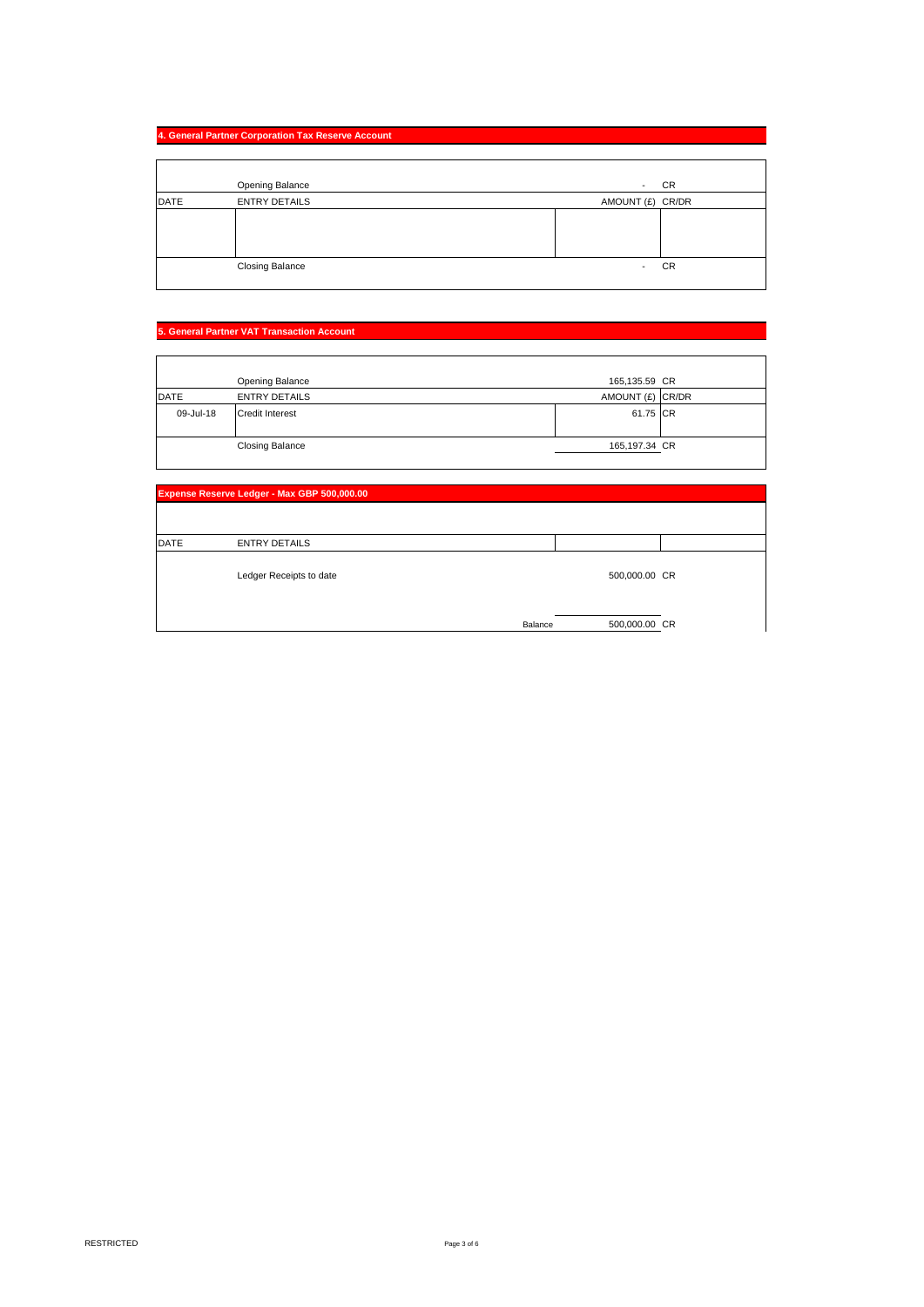### **6. Partnership Pre-Enforcement Priority of Payments**

| Date      |                                                                                                             |               | Funds Paid Out of Funds Received into<br>account(E) account(E) |
|-----------|-------------------------------------------------------------------------------------------------------------|---------------|----------------------------------------------------------------|
| 10-Jul-18 |                                                                                                             |               |                                                                |
|           | Partnership Available Funds                                                                                 |               |                                                                |
|           |                                                                                                             |               |                                                                |
|           | a Rental Income                                                                                             |               | 15,381,456.77                                                  |
|           | b Funds from Issuer under Partnership Swaps                                                                 |               | 14,456,632.00                                                  |
|           | c From Partnership VAT Account                                                                              |               |                                                                |
|           | d From Partnership Disposal Proceeds Account                                                                |               |                                                                |
|           | e From Partnership Insurance Proceeds Account                                                               |               |                                                                |
|           | f Interest received by the Partnership Accounts and Rent Account                                            |               | 2,007.00                                                       |
|           | g Eligible Investment Earnings by Partnership                                                               |               |                                                                |
|           | h Advance under Committed Subordinated Loan Agreement                                                       |               |                                                                |
|           | i Net proceeds of a CPO Disposal or a Mortgage Property                                                     |               |                                                                |
|           | j Net proceeds of a disposal of a Mortgage Property                                                         |               |                                                                |
|           | k Any other sums standing to the credit of the Partnership Transaction Ac                                   |               |                                                                |
|           | Partnership Pre-Enforcement Priority of Payments                                                            |               |                                                                |
|           |                                                                                                             |               |                                                                |
|           | a Partnership Security Trustee Fees<br>Issuer Security Trustee Fee, Bond Trustee, operating expenses of the | 1.500.00      |                                                                |
|           | b Issuer (Ongoing Partnership Facility Fee)                                                                 | 2,700.00      |                                                                |
|           | c Partnership Operating Expenses excluding GP UK Tax                                                        | 14,187.60     |                                                                |
|           | d Partnership Operator Fee                                                                                  | 890.89        |                                                                |
|           | d Property Advisor Fee (Annual 25 K Jan)                                                                    |               |                                                                |
|           | d Nominees Corporate Services Provider Fee                                                                  |               |                                                                |
|           | d Nominees Holdco Corporate Services Provider Fee                                                           | 5,072.60      |                                                                |
|           | d PL Propco Corporate Services Provider Fees                                                                |               |                                                                |
|           | d Nominees Side Letter payments                                                                             |               |                                                                |
|           | d Nominees Holdco Side Letter payments                                                                      |               |                                                                |
|           | d Account Bank Fee                                                                                          |               |                                                                |
|           | d Cash Manager Fee                                                                                          |               |                                                                |
|           | Issuer Account Bank, PPA CM, CSP Fee (Ongoing Partnership Facility                                          |               |                                                                |
|           | d Fee)                                                                                                      | 5,000.00      |                                                                |
|           | d Headlease payment                                                                                         |               |                                                                |
|           | e Partnership Expenses Ledger payment (max £6,250)                                                          |               |                                                                |
|           | f Partnership Debt Interest                                                                                 | 13,393,298.26 |                                                                |
|           | f Partnership Swap payment                                                                                  | 15,083,300.38 |                                                                |
|           | g Partnership Debt Principal                                                                                | 1,063,293.00  |                                                                |
|           | Issuer Partnership Swap Termination Amount (Ongoing Partnership Facility<br>h Fee)                          | 750.00        |                                                                |
|           | i Property Pool Manager Fee                                                                                 | 207,897.74    |                                                                |
|           | j Partnership Swap Termination Amount                                                                       |               |                                                                |
|           | k Partnership Expenses Ledger payment                                                                       | 29.25         |                                                                |
|           | I Alteration Adjustment Rent                                                                                |               |                                                                |
|           | m Committed Subordinated Loan payment                                                                       |               |                                                                |
|           | n Partnership Distribution Account                                                                          | 62,176.05     |                                                                |
|           |                                                                                                             |               |                                                                |
|           | <b>Totals</b>                                                                                               | 29,840,095.77 | 29,840,095.77                                                  |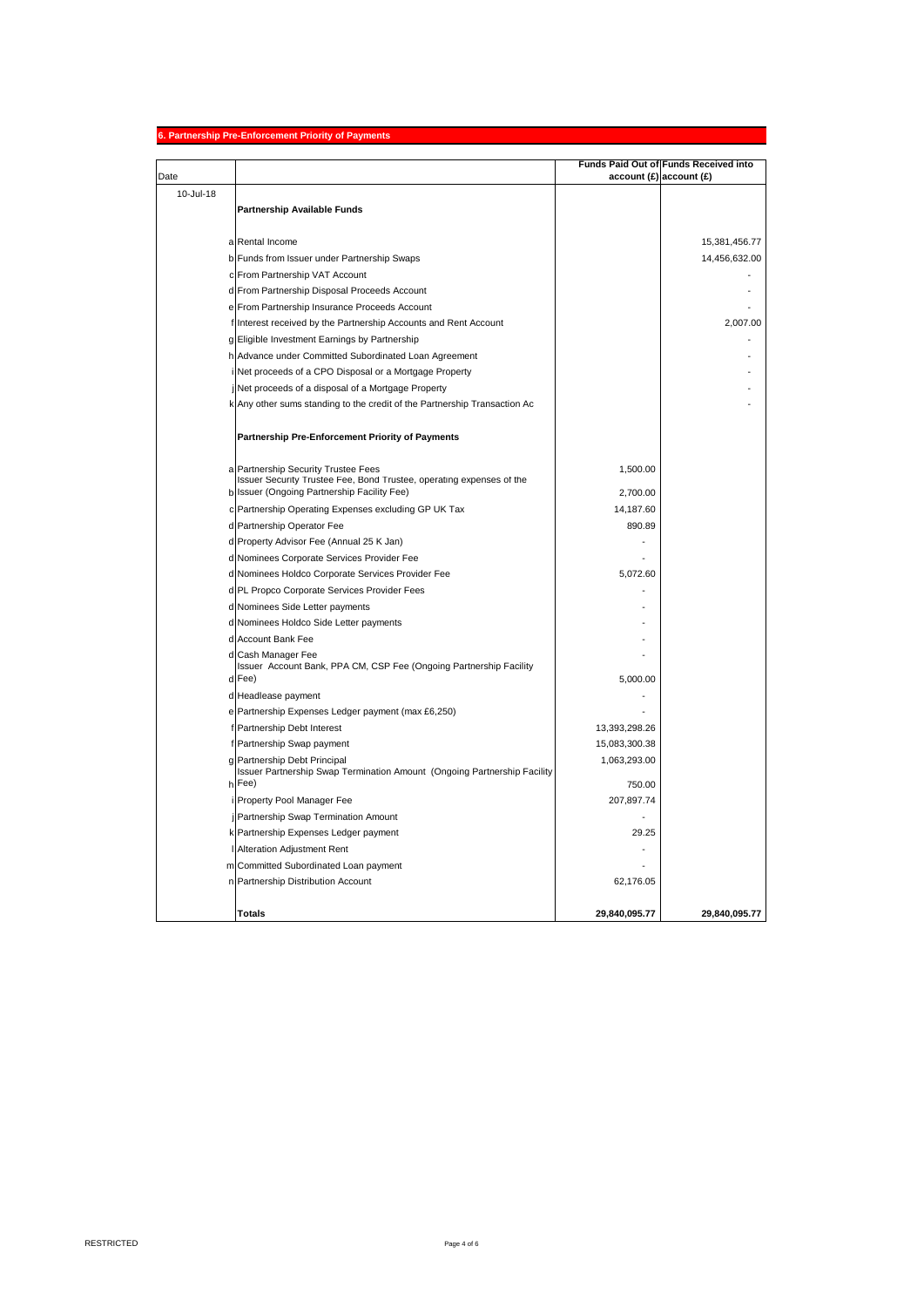## **7. Issuer Transaction Account**

|             | Opening Balance                    | 45,353.82 CR     |           |
|-------------|------------------------------------|------------------|-----------|
| <b>DATE</b> | <b>ENTRY DETAILS</b>               | AMOUNT (£) CR/DR |           |
|             |                                    |                  |           |
| 06-Jul-18   | <b>Credit Interest</b>             | 17.12 CR         |           |
| 13-Jul-18   | <b>Issuer Swap Pays</b>            | 626,668.38 DR    |           |
| 13-Jul-18   | Partnership Debt                   | 14,456,591.26 CR |           |
| 13-Jul-18   | Partnership Swap Receives          | 626,668.38 CR    |           |
| 13-Jul-18   | Ongoing Fee                        | 8,450.00 CR      |           |
| 13-Jul-18   | <b>Operating Expenses Invoices</b> | ٠                | <b>DR</b> |
| 13-Jul-18   | <b>HSBC Fee</b>                    | 7,700.00 DR      |           |
| 13-Jul-18   | <b>Notes</b>                       | 14,456,591.27 DR |           |
| 13-Jul-18   | <b>Issuer Operating Expenses</b>   | ٠                | <b>DR</b> |
|             | <b>Closing Balance</b>             | 46,120.93 CR     |           |

# **8. Issuer Pre-Enforcement Priority of Payments**

|           |                                                        |                            | Funds Paid Out of Funds Received into |
|-----------|--------------------------------------------------------|----------------------------|---------------------------------------|
| Date      |                                                        | $account(E)$ account $(E)$ |                                       |
| 13-Jul-18 |                                                        |                            |                                       |
|           |                                                        |                            |                                       |
|           | <b>Issuer Available Funds</b>                          |                            |                                       |
|           |                                                        |                            |                                       |
|           | a Funds due to Issuer under Partnership Swap Agreement |                            | 15,083,300.38                         |
|           | b Amounts due to Issuer in respect of Partnership Loan |                            | 14,465,041.26                         |
|           | c Any amount due to Issuer under Issuer Swap Agreement |                            | 14,456,632.00                         |
|           | d Interest Received by Issuer on Transaction Account   |                            | 17.12                                 |
|           | e Eigible Investment Earnings                          |                            |                                       |
|           |                                                        |                            |                                       |
|           |                                                        |                            |                                       |
|           | <b>Issuer Pre-Enforcement Priority of Payments</b>     |                            |                                       |
|           |                                                        |                            |                                       |
|           | a Bond Trustee Fee                                     | 1,200.00                   |                                       |
|           | a Issuer Security Trustee Fee                          | 1,500.00                   |                                       |
|           | b Issuer Operating Expenses                            |                            |                                       |
|           | c Issuer/Issuer Holdco Corporate Services Provider Fee |                            |                                       |
|           | c Paying Agent Fee                                     | 500.00                     |                                       |
|           | c Account Bank Fee                                     | 750.00                     |                                       |
|           | c Cash Manager Fee                                     | 3,750.00                   |                                       |
|           | d Bond Interest                                        | 13,393,298.27              |                                       |
|           | d Bond Principal                                       | 1,063,293.00               |                                       |
|           | d Issuer Swap Provider                                 | 15,083,300.38              |                                       |
|           | d Partnership Swap payment                             | 14,456,632.00              |                                       |
|           | ellssuer Profit                                        | 750.00                     |                                       |
|           | f Swap Subordinated Amounts                            |                            |                                       |
|           | g Issuer Partnership Swap Termination Amount           |                            |                                       |
|           | h Issuer Transaction Account                           | 0.00                       |                                       |
|           |                                                        |                            |                                       |
|           | <b>Totals</b>                                          | 44,004,973.65              | 44.004.990.76                         |